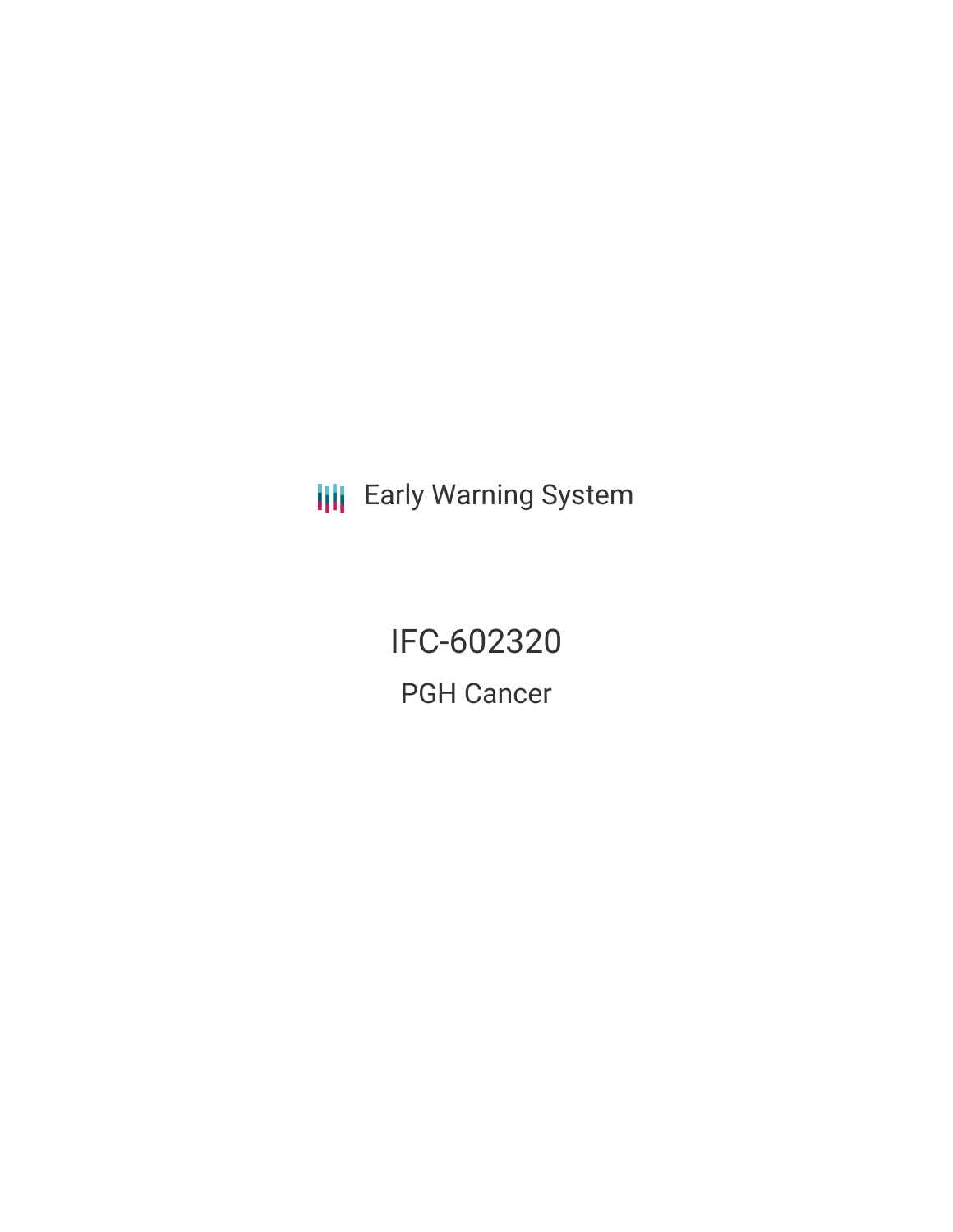

# **Quick Facts**

| Philippines                             |
|-----------------------------------------|
| International Finance Corporation (IFC) |
| Approved                                |
| U                                       |
| 2017-11-01                              |
| <b>PGH Cancer</b>                       |
| <b>Education and Health</b>             |
| <b>Advisory Services</b>                |
|                                         |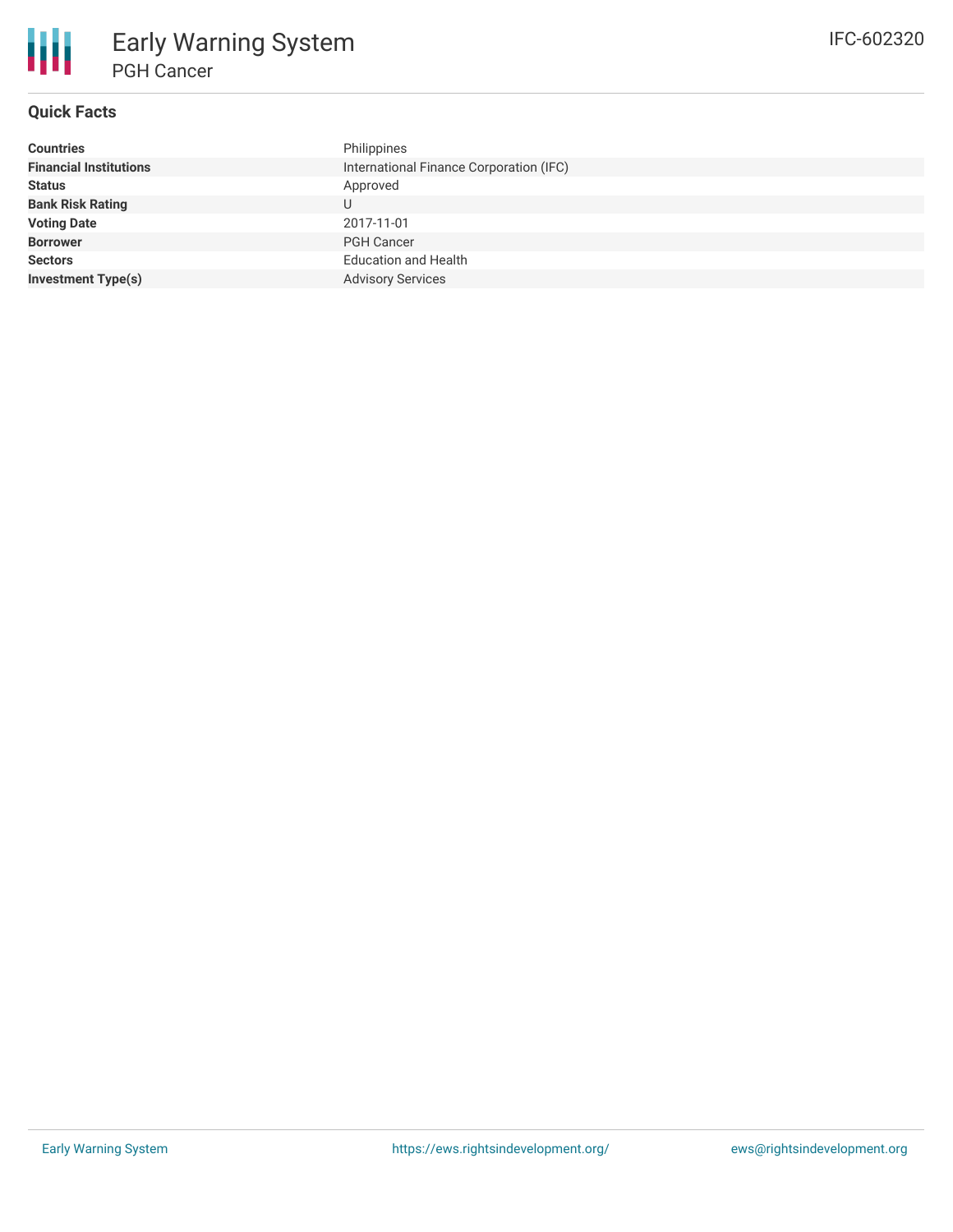

# **Project Description**

IFC will provide transaction advisory support to the Philippine General Hospital for the structuring and tender of a PPP project for the construction and operation of a new cancer facility associated with PGH. IFCs role shall be to facilitate an open, competitive tender, following IFCs standard governance for PPP transaction structuring.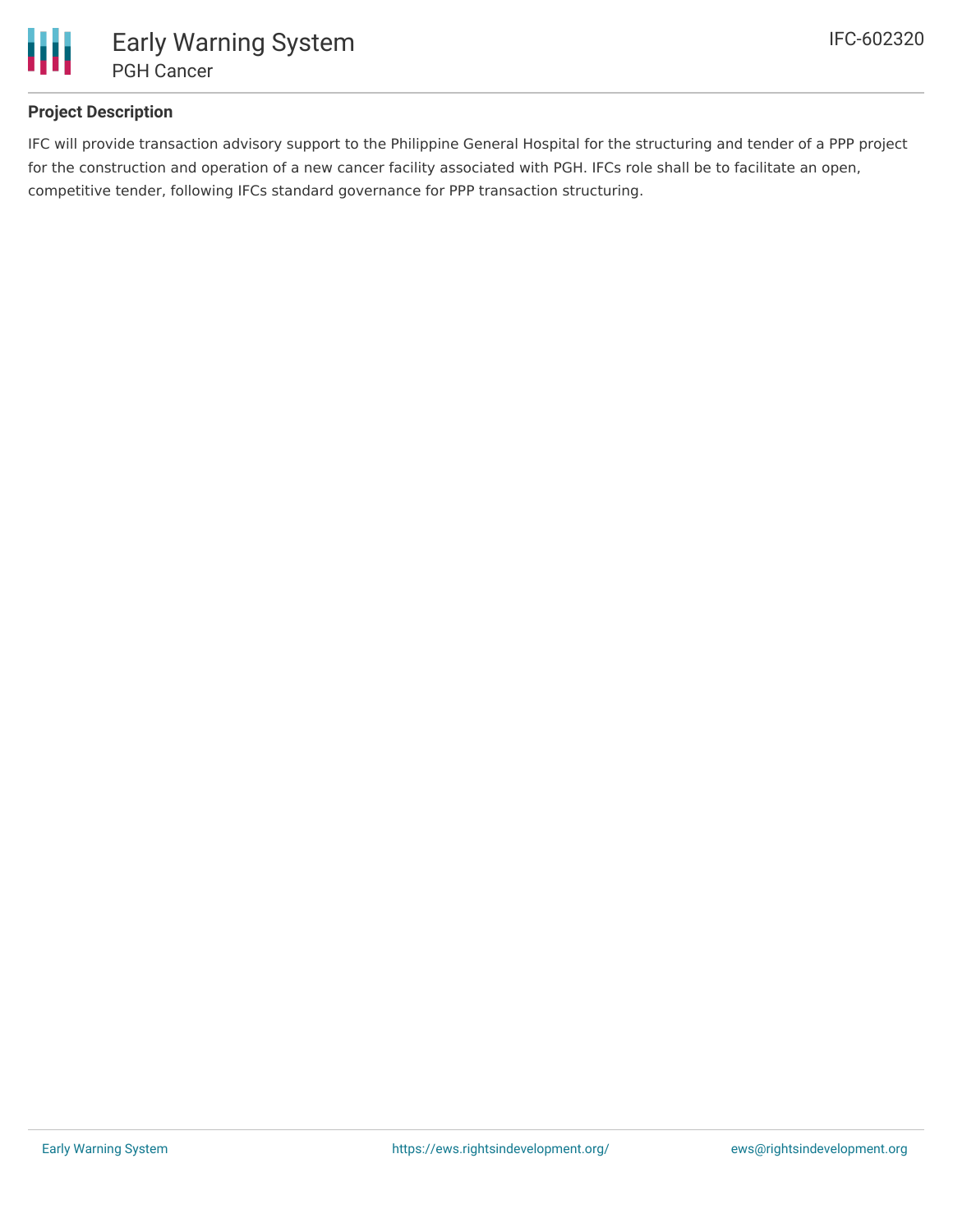## **Investment Description**

• International Finance Corporation (IFC)